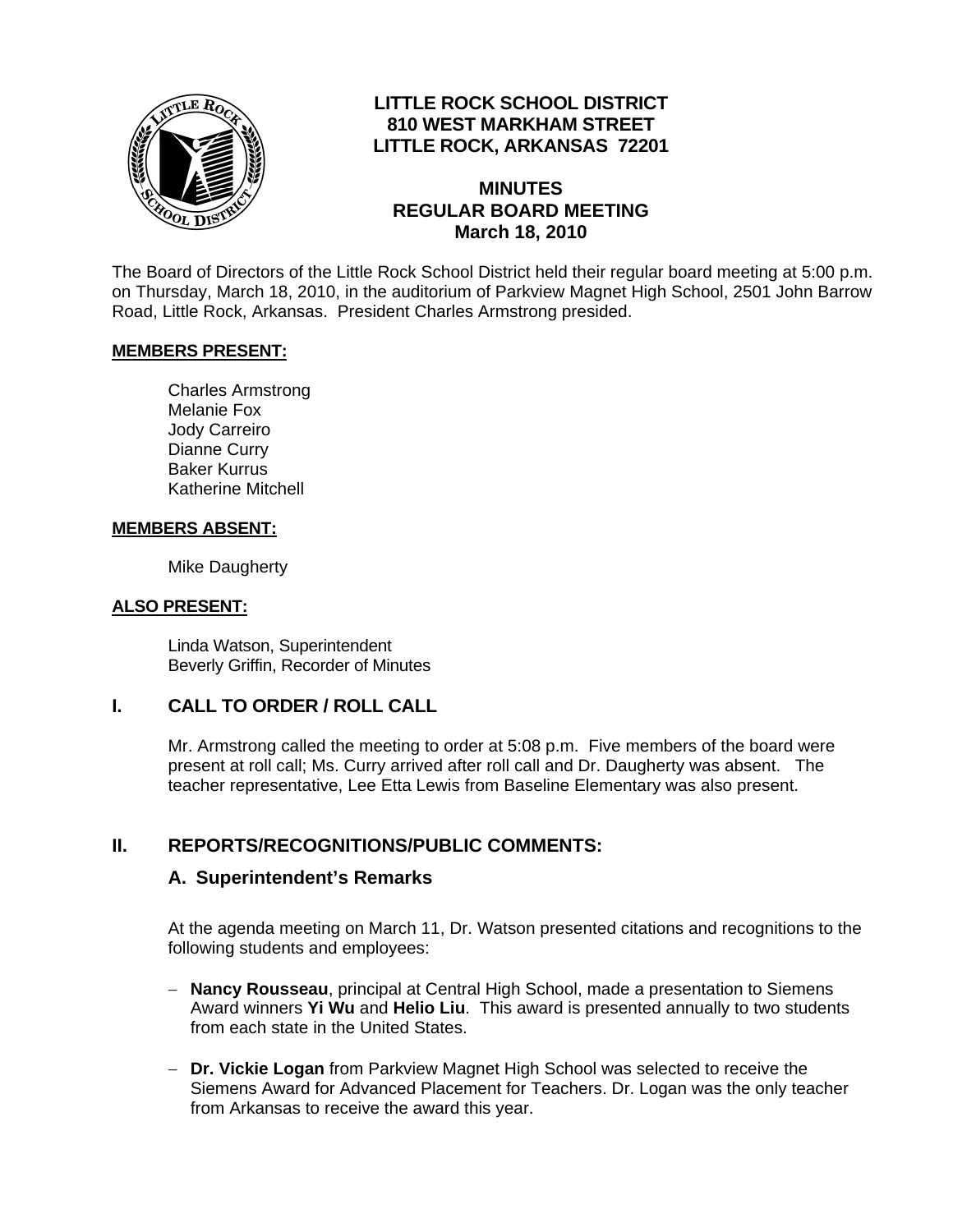- − **Michael Anda** and **Lindsey Garland,** Central High School students, recently won the Junior Varsity Debate Tournament at Harvard University. They were one of 86 teams to participate in the tournament. Michael also won  $3<sup>rd</sup>$  place debate speaker out of all 172 debaters at the tournament. Their debate coach, **Kathleen Holladay,** was also recognized.
- − The Central High School Science Bowl team recently won a two-state competition encompassing Arkansas and Oklahoma. They will go to the national Science Bowl competition in Washington, DC, in May. Team members are **Helio Liu**, **Jackson Berry**, **David Ye** and **Bob Zhao**. Their coach is **Lenora Murray**.
- − Students who were named winners in the *"Lessons from the Past...Visions of the Future"* Art and Writing Contest, sponsored by the *Testimony to Tolerance Initiative* and the *Racial and Cultural Diversity Commission of Little Rock,* included middle school students from Mann Magnet Middle School: 3rd place, Anna Wahls, 2<sup>nd</sup> place: Destiny Duguid, and 1<sup>st</sup> place: **Faith Roberts.** In the high school category, the winners were 3rd place: **Brandon Word**, from J.A. Fair; 2<sup>nd</sup> place: Patrick S. Phelan, from Central and 1<sup>st</sup> place: Lucy **Richardson**, from Central.
- − **Vicki Stroud Gonterman,** the International Studies Specialist at Gibbs Magnet School, was recently named Arkansas History Teacher of the Year by the Gilder Lehrman Institute of American History and Preserve America. She has been teaching for 29 years and has been at Gibbs since 1987.
- − **Duell Robbins**, Service Representative from Lifetouch National School Studios, was recognized for his company's contribution of thousands of photographs of students for the Child Nutrition Department's new accountability software.
- − Students who were named winners in the 2010 THEA Visual and Performing Arts Scholarship Awards were recognized. Mr. **Mr. Paul Leopoulos**, Founder of the THEA Foundation, was present.

In the Visual Arts category, **Okieve Blackwood** from Hall High School won second place and a \$3,500 scholarship. **Cathleen Brignac** from Parkview Magnet High School won third place and a \$3,000 scholarship.

In the Performing Arts category, **Shannon Rookey** from Parkview won first place and a \$4,000 scholarship. **Isaiah Bailey** from Central High School won third place and a \$3,000 scholarship. **Dariane Mull** from Central won seventh place and a \$2,000 scholarship. **Brandon Nichols** and **Jeremy Grandison**, both from Parkview, won ninth and tenth places, respectively, and each won a \$2,000 scholarship.

− The JETS team and their coaches from J.A. Fair High School were recognized for winning the Division 5 JETS Team competition. The team members include **Corlin Burks**, **Andrew Culberson**, **Reginal Glenn**, **Yessica Herrera**, **Karlynn Jones**, **Khameron Jones**, **Austin Klais**, **Darreal Mems**, **Cyran Murry**, **Ebony Rose**, **Ashton Thompson**, **Donje Turner**, **Jordan Turner**, **Terrell Wainwright**, **Blake Washington** and **Jeremy Wolfe**. Team sponsors are **Nancy Klais**, **Gerald Harper**, **Dennis Jones** and **Sue Nelson**.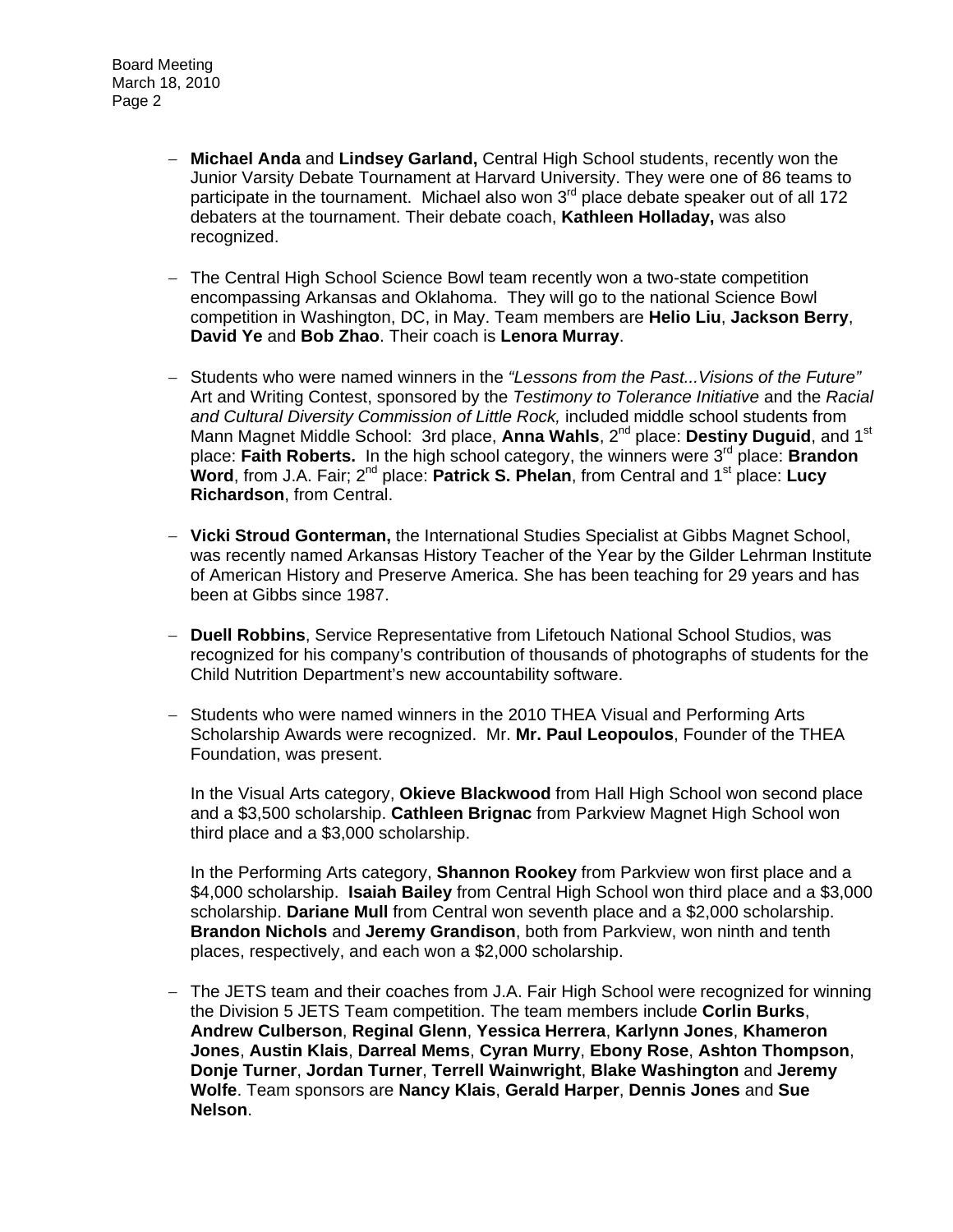− Certificates of appreciation were presented to the ex officio representatives for the month of March, **Ms. Lee Etta Lewis**, teacher from Baseline Elementary, and **Tyneshia Hill**, student from Hall High School.

# **B. Partners in Education**

Ms. Milam introduced two new school and business partnerships for the board's review and approval. Present were:

- − **Longley Baptist Church**, represented by *Pastor Dwight Townsend* and *Johnny Parks,* in partnership with **Cloverdale Middle School,** represented by *Principal Willie Vinson*
- − **New Millennium Church**, represented by *Pastor Wendell Griffen, Joyce Williams,* and *Suzette Cannon,* in partnership with **Bale Elementary School**, represented by *Principal Barbara Anderson, LaQuita Bennett,* and *Pamela Lewis*

Ms. Fox made a motion to approve the partnerships. Ms. Curry seconded the motion and it **carried unanimously**.

## **C. Remarks from Citizens**

None.

## **D. Little Rock PTA Council**

No remarks.

## **E. Little Rock Classroom Teachers Association**

No remarks.

## **F. Donations of Property**

The board was asked to approve the receipt of recent donations to the district. The teacher ex officio, Lee Etta Lewis, read the list of donations. Ms. Curry made a motion to approve the donations; Ms. Fox seconded the motion and it **carried unanimously**.

| <b>SCHOOL/DEPARTMENT</b> | <b>ITEM</b>                                             | <b>DONOR</b>                                               |
|--------------------------|---------------------------------------------------------|------------------------------------------------------------|
| J. A. Fair High School   | \$350 donation to the baseball program<br>activity fund | Telcoe Federal Credit Union                                |
|                          | \$150 donation to the baseball program<br>activity fund | TLM - Otter Creek, McDonalds of<br><b>Otter Creek</b>      |
|                          | \$350 donation to the baseball program<br>activity fund | Turner Holdings, LLD, dba Turner<br>Dairies, Coleman Dairy |

#### **DONATIONS**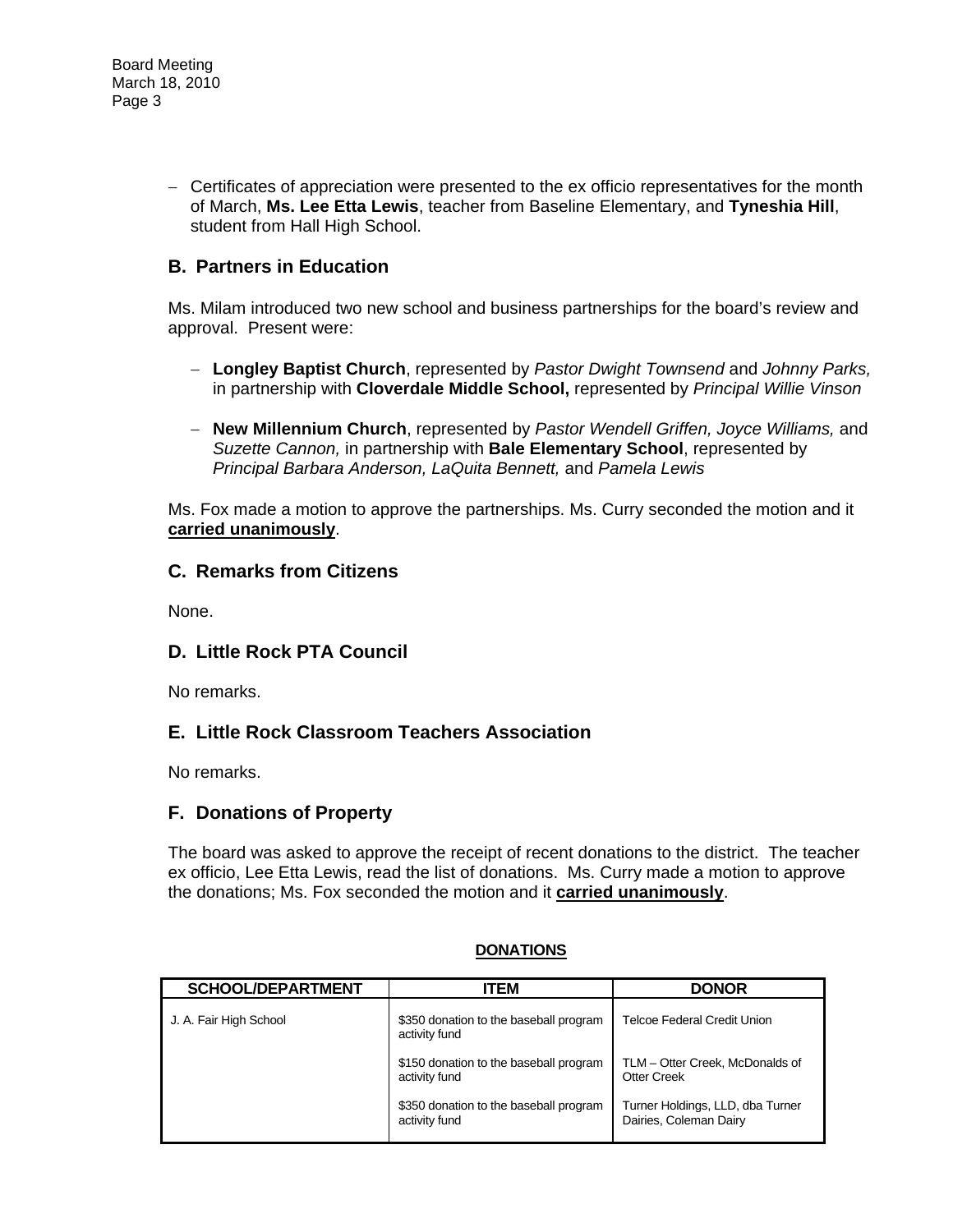| <b>SCHOOL/DEPARTMENT</b>               | <b>ITEM</b>                                                                                                                                                                           | <b>DONOR</b>                                                   |
|----------------------------------------|---------------------------------------------------------------------------------------------------------------------------------------------------------------------------------------|----------------------------------------------------------------|
| Mann Magnet Middle School              | Two grants for Maurice Guest and the<br>H <sub>20</sub> Club. \$10,000 on December 11.<br>2009 and \$1,500 additional on<br>January 28, 2010                                          | Connie Fells / Clinton Foundation.<br>Inc.                     |
| <b>LRSD Computers for Kids Program</b> | \$2,000 check to support Computers<br>for Kids                                                                                                                                        | LR Public Education Foundation on<br>behalf of Bank of America |
| <b>LRSD Special Programs</b>           | Five plinth tables, valued at \$250<br>each, a full body whirlpool with Chair,<br>valued at \$1,500, exercise equipment<br>for knee flexion/extension with weights<br>valued at \$500 | Advanced Physical Therapy of<br>North Little Rock              |

# **III. REPORTS AND COMMUNICATIONS**

#### **A. Remarks from Board Members**

Ms. Curry congratulated McClellan High School for hosting a successful *Jobs for Arkansas Graduates (JAG)* program. She reported that Martin L. King, III, attended the conference and addressed students from across the state of Arkansas.

Ms. Lewis, ex officio representative, thanked the Board and Dr. Watson for giving her the opportunity to serve. She also expressed appreciation to Principal Eleanor Cox for selecting her to represent Baseline Elementary.

Mr. Carreiro congratulated the McClellan Lions and the Hall High Warriors for their state basketball championships.

Dr. Mitchell congratulated the coordinators of the Parent Institute which was held on Saturday, March 13. She also expressed appreciation to St. Mark Baptist Church for allowing the LRSD to hold the institute there. She commended the participants and general session speakers.

Mr. Kurrus reported that he was present in Hot Springs for the Hall High School championship game. He noted that Central was within one point of also going to the championship, and he commended McClellan, Fair and Central on their successful seasons.

Mr. Armstrong also congratulated Hall and McClellan for their championship wins. He expressed appreciation to Mr. Booth and the Parkview staff for allowing the board to use the school auditorium for this meeting.

#### **B. Budget Update**

No report.

#### **C. Internal Auditors Report**

Mr. Becker's report was provided as part of the board's agenda.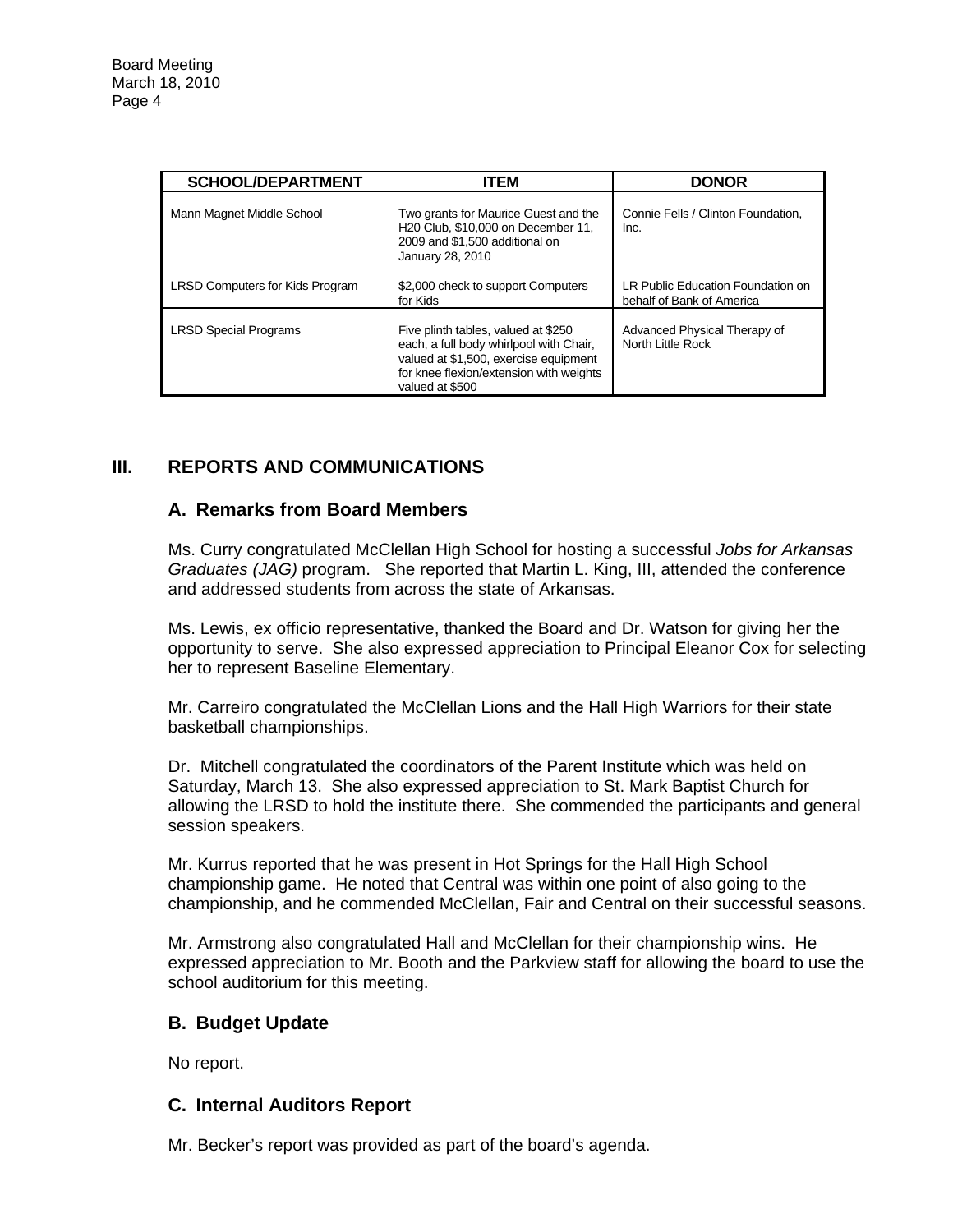# **IV. APPROVAL OF ROUTINE MATTERS**

## **A. Minutes**

Minutes from the regular board meeting held on February 25, and from a special meeting held on March 11, were presented for the board's review and approval. Dr. Mitchell made a motion to approve the minutes, Ms. Fox seconded the motion, and it **carried unanimously**.

# **V. EDUCATIONAL SERVICES**

### **A. Family and Consumer Science Education and Technical and Professional Education Textbook Adoption**

The district's Family and Consumer Science (FACS) and Professional and Technical Education committee began the textbook review and selection process in December 2009. The committee completed the process in February after a thorough review of all textbooks, software and supplemental materials. The board was asked to review the recommendation and approve the selections of the committee. Carol Green was present to respond to questions.

Mr. Carreiro moved to approve the selections presented. Dr. Mitchell seconded the motion and it **carried unanimously.**

## **B. Grant Proposal – US Department of Education: Improving Literacy Through School Libraries Grant**

The administration requested approval to submit an *Improving Literacy Through School Libraries* federal grant application. The proposal would provide up to \$300,000 for six school libraries: Hall and J. A. Fair High Schools, Henderson Middle School, and Baseline, Booker and Carver Elementary Schools. These schools were targeted by virtue of the age of the current library collections, the school's poverty level and the students' literacy achievement.

The proposal will focus on four key areas: 1) updating library collections and materials, 2) acquiring advanced technology for school library media centers, 3) providing professional development for library media specialists, and 4) increasing access to school library media centers.

Ms. Fox moved approval to submit the grant. Dr. Mitchell seconded the motion and it **carried unanimously**.

# **C. Grant Proposal – US Department of Education: School Leadership Program**

The administration requested approval to submit a grant to the US Department of Education School Leadership Program. This grant would provide between \$500,000 and \$750,000 per year for up to five years, and would support and assist in retaining principals by providing